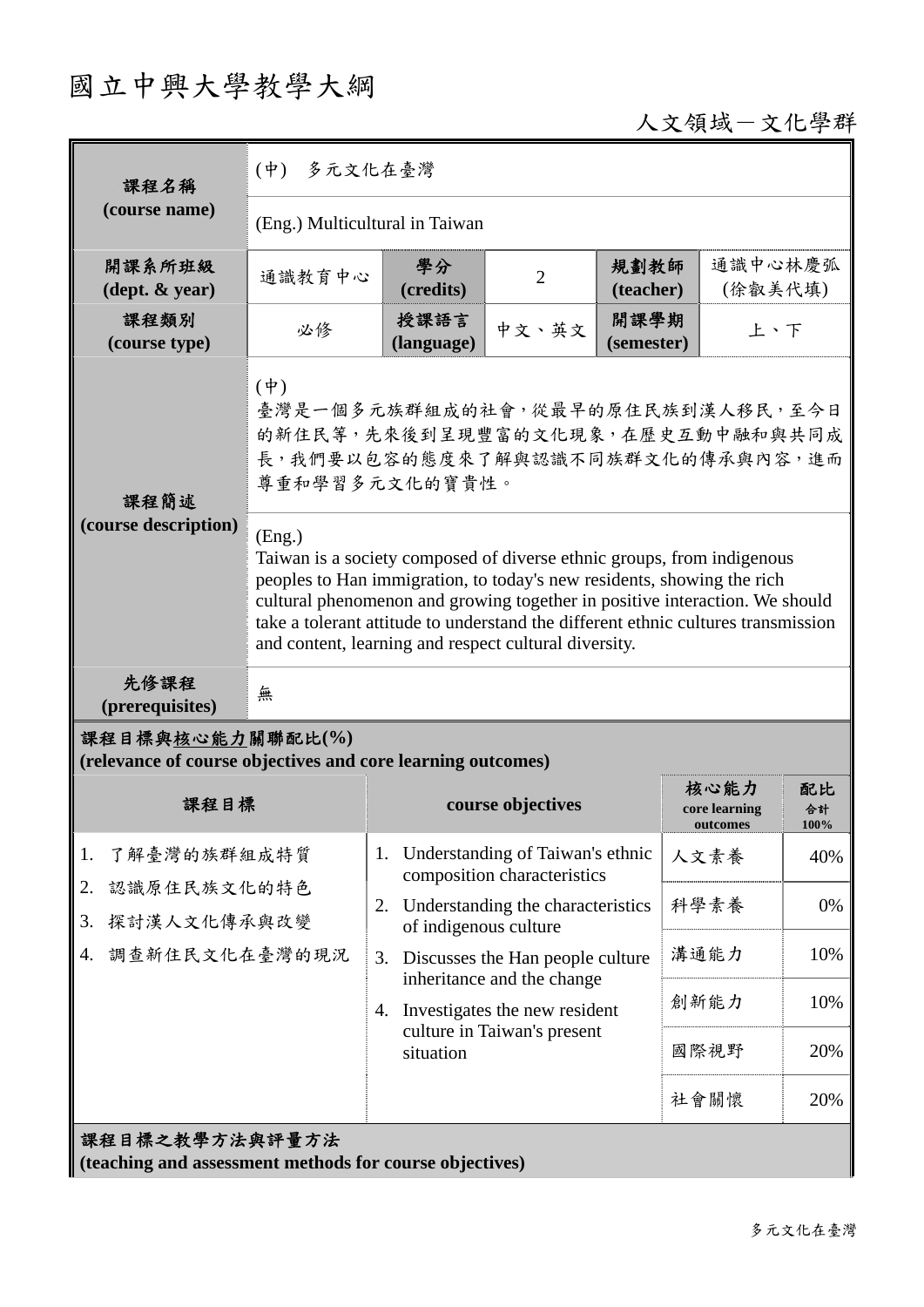| 教學方法 (teaching methods)                                                  |                                   | 學習評量方式 (evaluation)          |  |  |  |  |
|--------------------------------------------------------------------------|-----------------------------------|------------------------------|--|--|--|--|
| 講授<br>討論<br>調查參訪                                                         |                                   | 紙筆測驗<br>書面報告<br>口頭報告<br>出席狀況 |  |  |  |  |
| 授課內容(單元名稱與內容、習作/考試進度、備註)<br>(course content and homework/tests schedule) |                                   |                              |  |  |  |  |
| 單元名稱                                                                     | 內容                                |                              |  |  |  |  |
| 了解臺灣的族<br>群組成特質<br>(人是文化的<br>創造者)                                        | 臺灣的史前文化分布與特質                      |                              |  |  |  |  |
|                                                                          | 南島語系族群的特質                         |                              |  |  |  |  |
|                                                                          | 清朝時期的臺灣族群衝突                       |                              |  |  |  |  |
|                                                                          | 日治時期的族群特性                         |                              |  |  |  |  |
| 認識原住民族<br>文化的特色                                                          | 平埔族的分布、社會組織、生命禮俗、宗教信仰、經濟生活與藝術     |                              |  |  |  |  |
|                                                                          | 北臺灣原住民族的分布、社會組織、生命禮俗、宗教信仰、經濟生活與藝術 |                              |  |  |  |  |
|                                                                          | 南臺灣原住民族的分布、社會組織、生命禮俗、宗教信仰、經濟生活與藝術 |                              |  |  |  |  |
|                                                                          | 東臺灣原住民族的分布、社會組織、生命禮俗、宗教信仰、經濟生活與藝術 |                              |  |  |  |  |
| 期中考試                                                                     | 筆試                                |                              |  |  |  |  |
| 探討漢人文化<br>傳承與改變                                                          | 漢人移民社會的特色                         |                              |  |  |  |  |
|                                                                          | 閩南族群的文化                           |                              |  |  |  |  |
|                                                                          | 客家族群的文化                           |                              |  |  |  |  |
|                                                                          | 戰後新移民的文化                          |                              |  |  |  |  |
| 調查新住民文<br>化在台灣的現<br>況                                                    | 田野調查方法                            |                              |  |  |  |  |
|                                                                          | 社會變遷與新住民的移入                       |                              |  |  |  |  |
|                                                                          | 新住民的文化衝突與調適                       |                              |  |  |  |  |
|                                                                          | 新住民文化的展望                          |                              |  |  |  |  |
| 期末考試                                                                     | 上台報告並繳交期末報告                       |                              |  |  |  |  |

#### 教科書與參考書目(書名、作者、書局、代理商、說明) **(textbook & other references)**

※教科書:

洪泉湖等著,臺灣的多元文化 (臺北:五南,2007 年) ISBN:9789571139128。

※參考書目:

- 1. 邱琳婷,圖象臺灣:多元文化視野下的臺灣 (臺北:藝術家,2011 年) ISBN:9789862820063。
- 2. 譚光鼎、劉美慧、游美惠,多元文化教育 (臺北:高等教育出版社,2010年) ISBN: 9789578149670。
- 3. 江明珊、石文誠、吳佳霓,遇見臺灣:一個多元文化的島嶼 (臺北:國立臺灣歷史博物館, 2009年) ISBN: 9789860178685。
- 4. 吳天泰,多元文化 (臺北:二魚文化,2008年), ISBN: 9789867237934